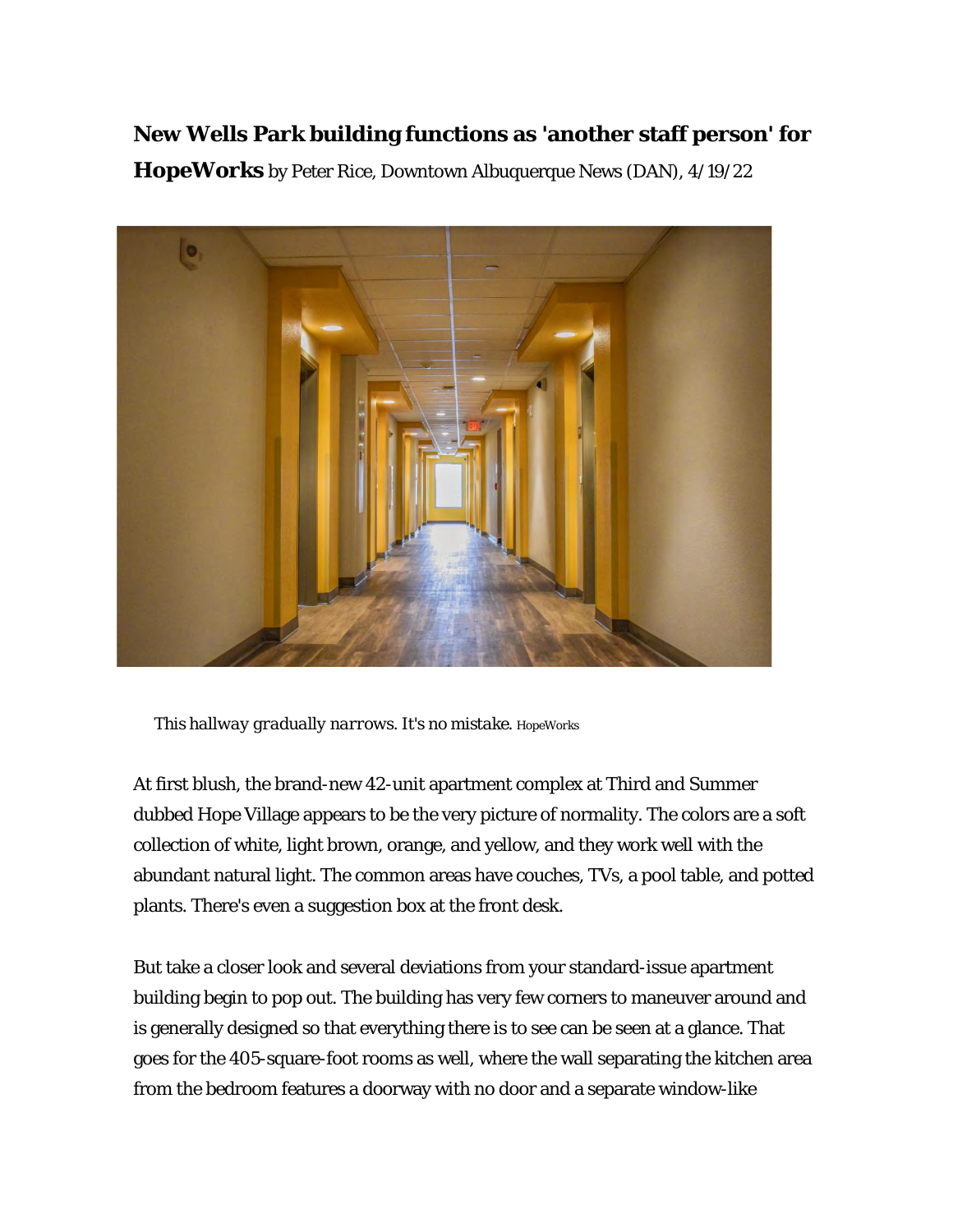opening. Walk the hallways inward from the building's extremities and you'll notice that they get wider as you go. And just outside the front doors, there's a designated area for outdoor sleeping that the front desk staff can easily keep an eye on, just in case a tenant isn't quite comfortable spending the night inside yet. (The complex, a recently-completed project of Wells Park social service agency HopeWorks, is designed to house [chronically homeless](https://downtownalbuquerquenews.us3.list-manage.com/track/click?u=306fc3b21030d6f0128cc4af9&id=d4bd71a433&e=8ba6dca025) people.)

This is [trauma-informed design,](https://downtownalbuquerquenews.us3.list-manage.com/track/click?u=306fc3b21030d6f0128cc4af9&id=36b2e41c62&e=8ba6dca025) a newish collection of architectural principles that aims to turn out buildings where people who haven't always been safe can nonetheless feel safe.

Those wide-open rooms and common areas, for example, are one way of reducing the fear - conscious or otherwise - that something bad may be lurking around a corner.

"I can come in, I can go up the main stairs and get to my place without feeling like there may be somebody hiding," said Doug Heller, a principal at [Mullen Heller,](https://downtownalbuquerquenews.us3.list-manage.com/track/click?u=306fc3b21030d6f0128cc4af9&id=16cd32ab93&e=8ba6dca025) the West Downtown architecture firm that designed the project. Likewise, "If you are standing in any one place within your apartment you can see everything you've got, and that's important if you've been homeless. You want to keep everything you've got as close as possible."

The narrowing/expanding hallway, meanwhile, is all about maintaining personal space. The closer you get to the middle part of the building, the more people may be using the hallway at any given time, so the building gives them extra room.

But if those aspects of trauma-informed design are especially pertinent to people who have had some harrowing experiences, others apply to pretty much everyone. Those natural-light-filled rooms, cool colors, and tasteful plants are also part of the design principles.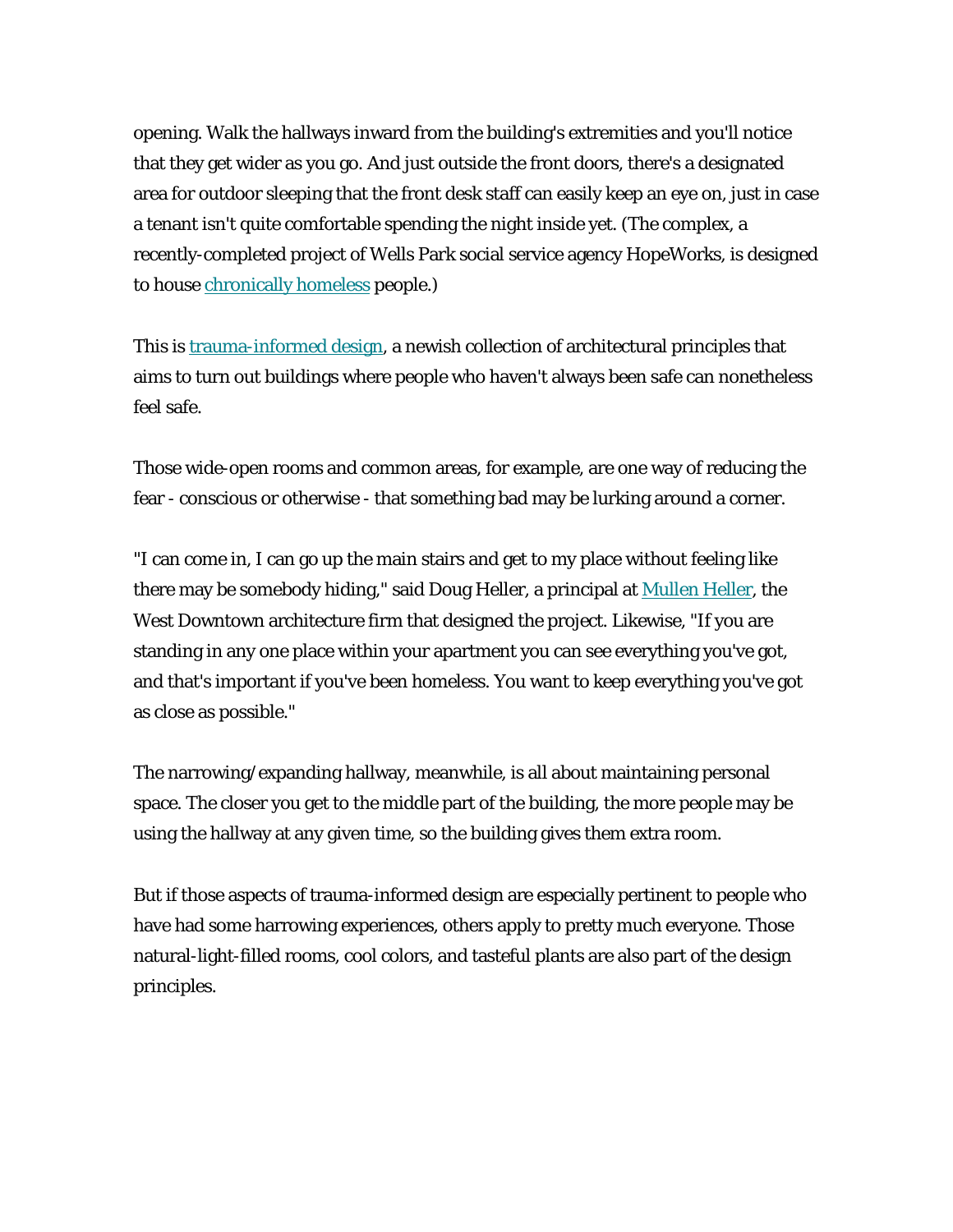



*TOP: The intense colors, too-complex art on the walls, general untidiness, and "confrontational" face-to-face seating are all examples of bad trauma-informed design, according to [this guide](https://downtownalbuquerquenews.us3.list-manage.com/track/click?u=306fc3b21030d6f0128cc4af9&id=a045408b6a&e=8ba6dca025) from the Committee on Temporary Shelter, from which these diagrams are taken. BOTTOM: The addition of clear signage, a plant, cool colors, and a different seating pattern are meant to put people at ease.*